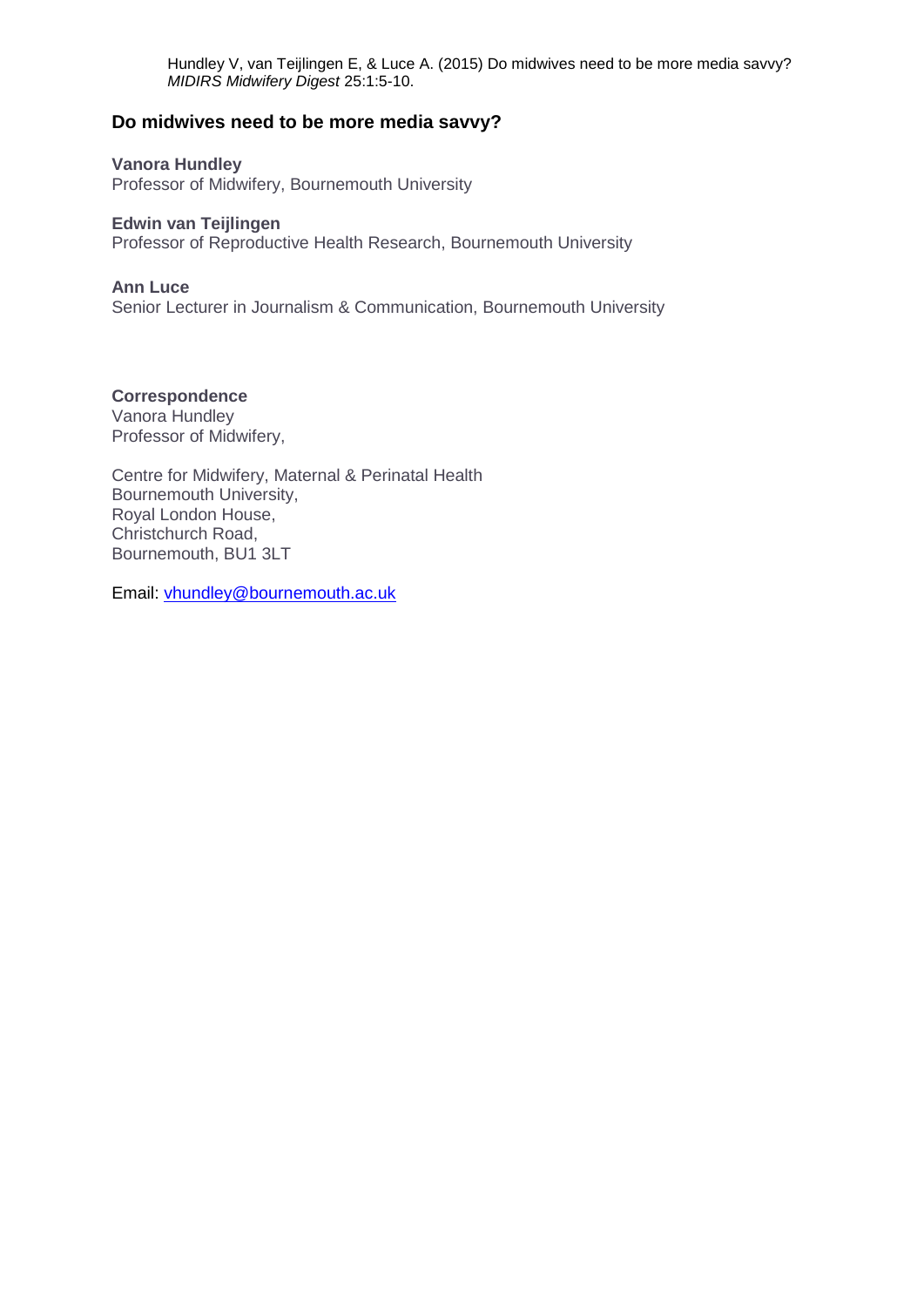## **Do midwives need to be more media savvy?**

Fear is increasingly cited as a reason for rising rates of intervention in childbirth, with women it is argued opting for operative birth in order to avoid going through labour. Explanatory factors are said to include previous negative birth experiences, but increasingly the way that childbirth is portrayed by the media is suggested to be having a significant effect on women's perceptions and raising anxiety with regard to the birth process. Last year, with growing interest in the impact of the media on maternal perceptions, Bournemouth University held a debate on the role that the media plays in creating fear in childbirth (Hundley *et al.*, 2014). Not surprisingly the debate sparked fairly heated discussion, but a point raised by our media colleagues made us stop and think. They argued that the responsibility for balanced reporting of childbirth lay not with the media but with the midwifery profession. Midwives they said needed to be more media savvy.

#### *Fear in childbirth*

There has been growing interest in the issue of fear in childbirth and the impact that severe fear may have on outcomes of labour and birth. A number of authors have suggested that fear in childbirth is associated with rising rates of operative birth (Haines et al., 2012; Van Parys et al., 2012; Rouhe et al., 2013). Two large, national cohort studies have explored the association between fear and operative birth. In Denmark Laursen et al found that nulliparous women who expressed fear during pregnancy were more likely to experience dystocia during labour and had a slightly increased risk of requiring an emergency caesarean section (2009). More recently researchers in Finland found that women who experience fear in childbirth as defined by the *International Classification of Diseases* (ICD) have a higher rate of caesarean section; 3.3-fold for nulliparous women and 4.5-fold for multiparous women (Räisänen *et al*. 2014). Although maternal request for caesarean section has been suggested as a cause for rising rates, a systematic review found that the number of women requesting caesarean section to be very small (McCourt et al, 2007). However, difficulty remains in establishing causation (i.e. that fear is directly responsible for rising rates of operative births), since fear may also lead women to seek earlier hospital admission in labour (Cheyne *et al*., 2007; Barnett *et al*., 2008) and entering hospital in the latent phase of labour has been shown to result in a cascade of unnecessary and avoidable interventions (Holmes et al., 2001; Jackson et al., 2003; Klein et al., 2004; Cheng et al., 2010). Whatever the explanatory pathway the potential for fear in childbirth to influence birth outcomes is of concern, and there is some evidence that this fear may also increase the risk of developing postpartum depression (Räisänen et al., 2013). So how common is fear in childbirth?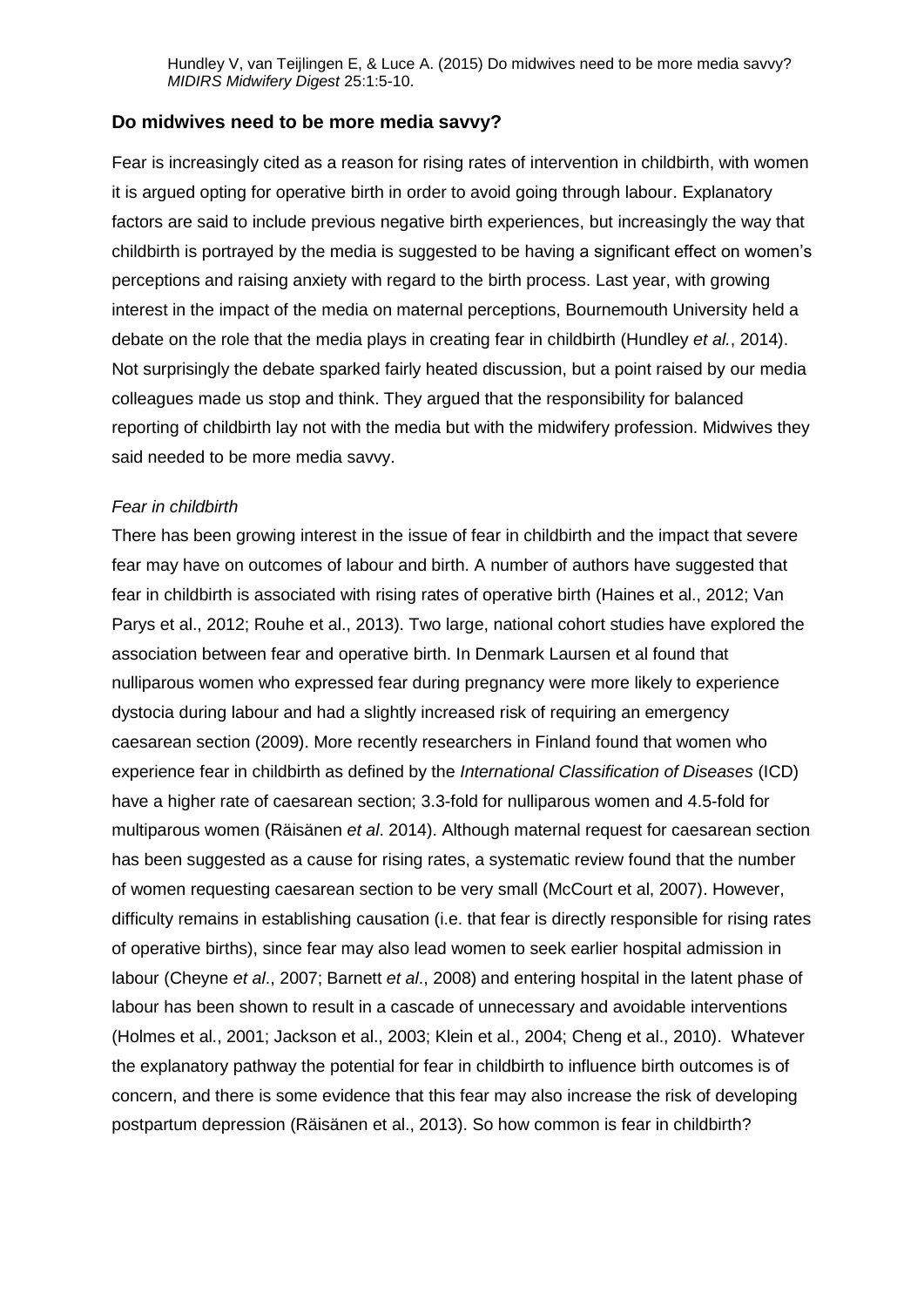Population estimates from Finland suggest that 2.5% of nulliparous women and 4.5% of multiparous women experience severe fear of childbirth (Räisänen et al., 2014). Others have put the proportion much higher, finding that nearly a quarter of pregnant women were affected by severe fear and that this was significantly higher among first time mothers (Toohill et al., 2014). The factors underpinning fear of childbirth are varied, but include previous negative birth experiences (Storksen *et al*., 2013), lack of social support, and high risk pregnancy factors (Räisänen *et al*., 2014). The question of parity is less clear with a number of studies finding that nulliparity is associated with greater fear (Rouhe *et al*., 2009; Toohill *et al.*, 2014), but others finding a higher prevalence of fear among multiparous women (Räisänen *et al*., 2014).

#### *Could the media be playing a role in raising fear in childbirth?*

Midwives frequently comment on media portrayals of birth as being unrealistic, focusing on dramatic and risky events that do not show normal birth. The fact that birth no longer occurs in the community but happens 'behind closed doors' most often in hospital may mean that television or film may be the only opportunity that a woman has to view birth before experiencing it for herself (Clement, 1997). However, do media representations of birth really increase fear?

Proponents of the argument for the impact of media influence often cite high profile celebrity illnesses and storylines in popular television soaps as resulting in uptake of health services. For example the media coverage of Big Brother's Jade Goody's diagnosis and death from cervical cancer is thought to have resulted in significant increases in both initial and followup screening attendances and in colposcopy attendances (MacArthur *et al.*, 2011; Lancucki *et al.*, 2012). Again cause and effect is hard to prove, but Lancucki *et al.* argue that 'the pattern of increased attendance mirrored the pattern of media coverage of Jade Goody's diagnosis and death' (2012 p92). In contrast, raising public awareness in relation to lifestyle related behaviour has been less effective in achieving behavioural change. In their review of mass media campaigns to change health behaviour, Wakefield *et al* found that passive exposure to health messages was frequently unable to compete with other influences such as product marketing and social norms (2010). Campaigns that have been successful were frequently supported by other methods to encourage behavioural change, for example law enforcement in relation to drink driving.

Cultural perceptions and societal attitudes are known to influence women's decisions about when to enter hospital in labour (Cheyne *et al.*, 2007; Barnett *et al*., 2008). However, there has been little examination of the relationship between the media, culture and birth-related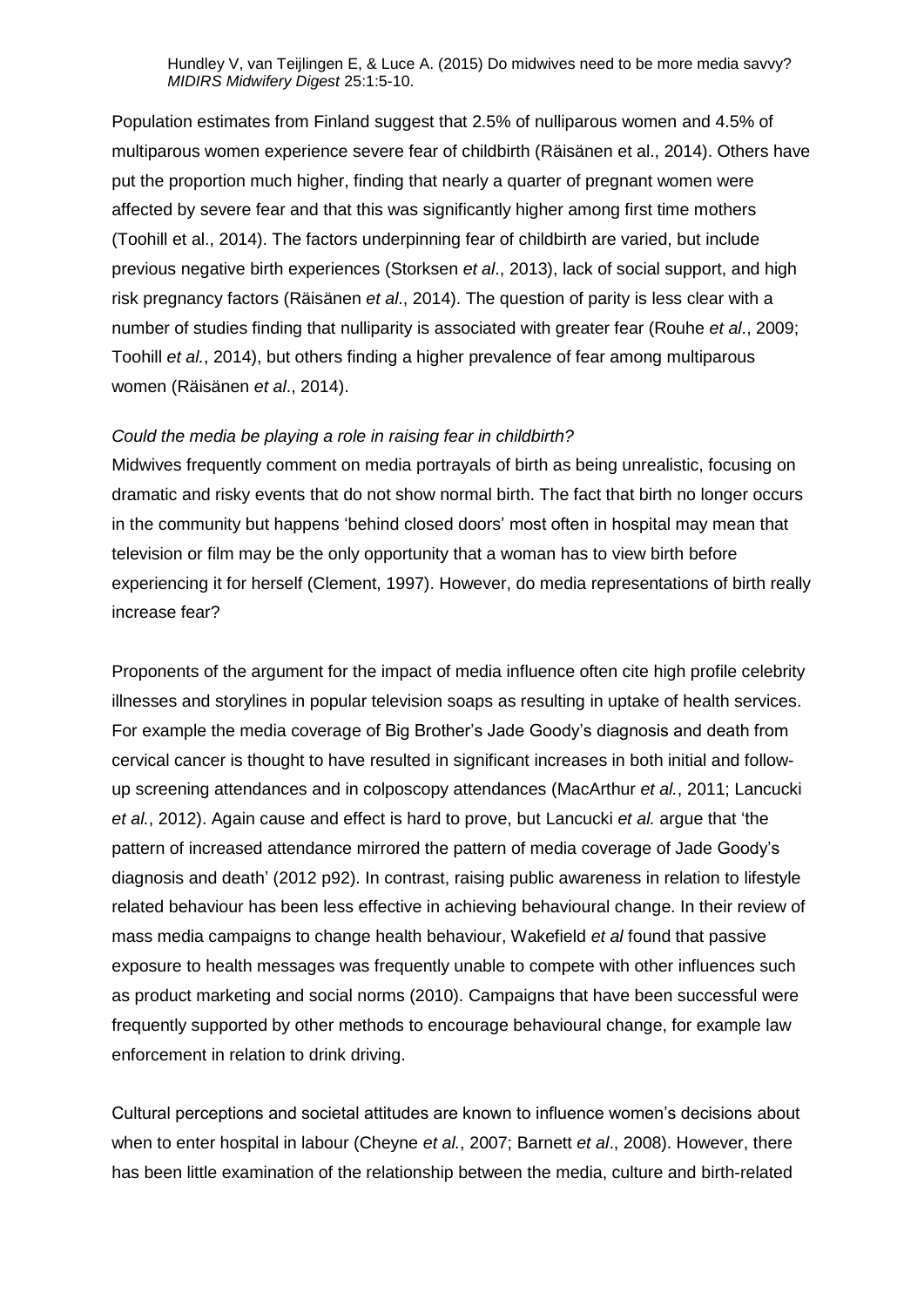behaviour. We conducted a scoping review to identify how childbirth is represented in the mass media, and in particular on television (Luce *et al*., 2015). Key themes that emerged from the literature were (a) the medicalisation of childbirth; (b) women using media to learn about childbirth; and (c) birth as a missing everyday life event. The first factor is overarching and one that includes the media as largely a vehicle of the medicalisation process (MacKenzie Bryers & van Teijlingen, 2010). It was clear from the literature that birth is frequently portrayed by the media as fast, furious and carrying such significant medical risk that women must rush immediately to hospital when labour begins. There was also evidence that women use the media to get information about birth, which is no longer something they have the opportunity to experience with family members in the community. There is some suggestion that the media may also be overtaking traditional methods of information sharing about birth. For example, in the United States of America it has been suggested that firsttime mothers are more likely to get information about what to expect during birth from television than from antenatal classes (Declercq *et al.,* 2006). However despite significant discussion in the midwifery literature (mainly in the form of editorials and opinion pieces) on the media's role in influencing women's perceptions of childbirth, and in increasing requests for interventions such as caesarean section, we found no studies of the impact of the media on women's behaviour (Luce *et al.,* 2015).

#### *What can we say about the media's role?*

The media is one of the pillars of democracy; its role incorporates being both a critic and an educator (Ashdown, 1994). The media also: (a) provides news and information (some falls under 'education'); (b) entertains; (c) campaigns for certain causes, and (d) offers advertising and marketing. Thus, the media plays a vital role in contextualizing and re-contextualizing important discourses of the day to its various audiences (Allan, 2004). Its role is to integrate the audience (members of society) into certain agreed norms, and to continually reinforce these (McNair, 2009). Thus it might seem logical to lay the blame for rising rates of intervention in childbirth with the media. However, this argument, based on the 'mediaeffects' tradition, is too simplistic. The 'media-effects' tradition assumes that audiences do not critically engage with media messages, but instead gullibly absorb media messages as though injected by a hypodermic needle (Lacey, 2002). Proponents of this theory would argue that simply watching a television programme such as 'One Born Every Minute' would change the way a woman is likely to behave during childbirth. This simplistic argument ignores individual respect and autonomy, assuming television as the sole cause of social behaviour. In contrast Halloran argues that the viewer interacts with the media approaching '*every viewing situation with a complicated piece of filtering equipment. This filter is made up not only of his past and present, but includes his views and hopes for the future'* (Halloran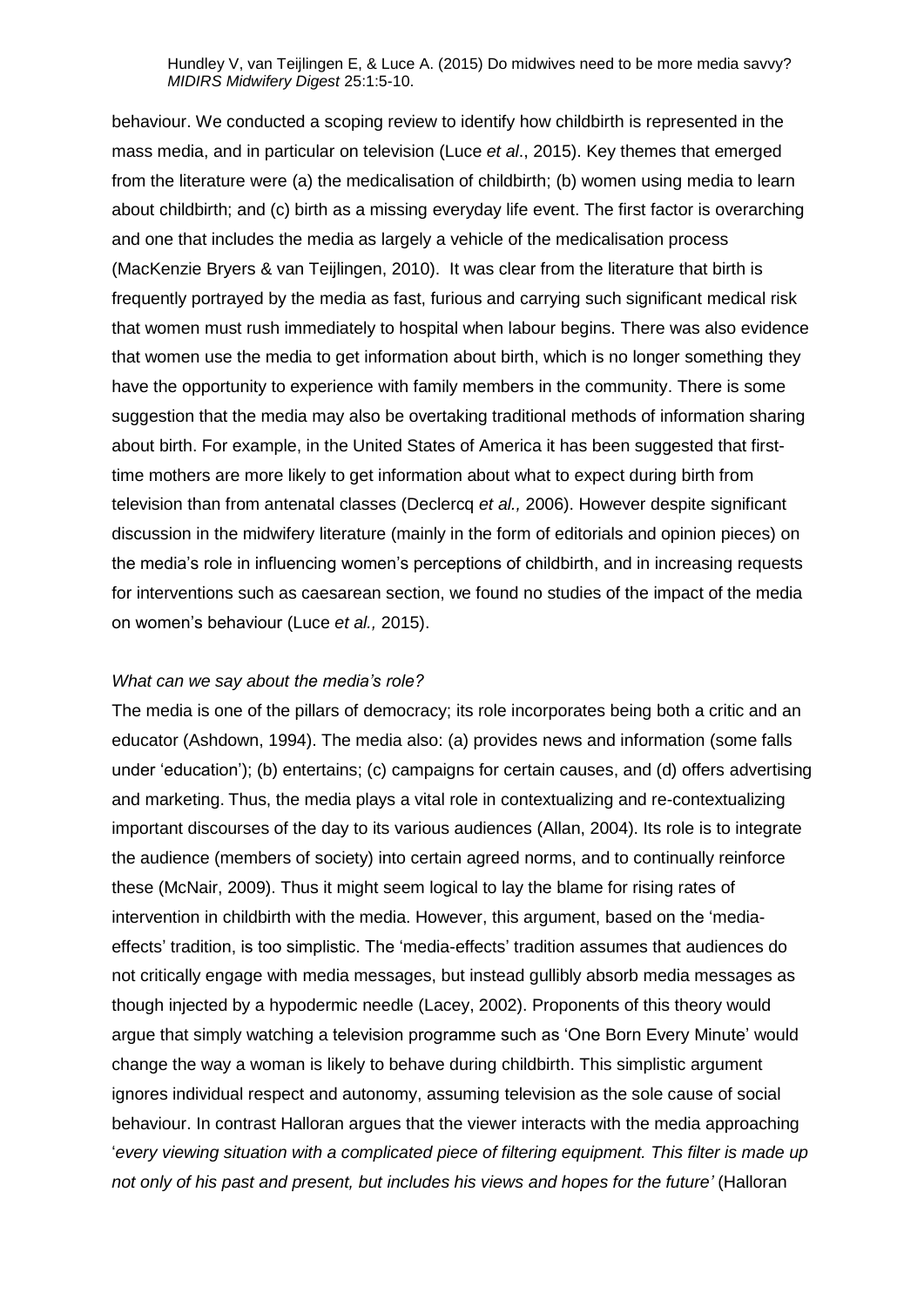2009, p385). Thus, media representations of childbirth are filtered by a pregnant woman using her knowledge and experiences that will include interactions with her midwife, family, and friends. It is here that our media colleagues argue that midwives have a key role to play.

## *Midwife's role*

Fear as a human emotion in other aspects of life is treated as a psychological issue, for example fear of spiders, clowns, heights etc. is treated with cognitive behavioural therapy, therefore extending this to tokophobia (fear of pregnancy and childbirth) would seem to be a natural role. Indeed there is evidence that an intervention (psychoeducative group therapy) for women with severe fear of childbirth is effective in reducing operative birth (Rouhe *et al.,* 2013). Although in this study the intervention was provided by psychologists, it is reasonable to expect that there could be a similar role in midwifery. Midwives are the experts in dealing with psycho-social aspects of pregnancy and childbirth. One example is the Pregnancy Psychological Wellbeing Clinic (PPWC) at Sandwell & West Birmingham Hospitals NHS Trust, where a consultant midwife supports anxious and fearful childbearing women (Gutteridge, 2014).

However, while psychological support is an important part of a midwife's clinical role, this is not what our media colleagues were suggesting. Instead they argue that midwives have a responsibility when it comes to the media reporting about childbirth, and there are a number of ways that this might be approached:

- Interpreting media messages and harnessing the power of media to get positive messages out;
- Engaging with media producers to ensure better media representation, especially in television drama and soaps;
- Understanding the impact of the media reporting on both women (and their partners and direct family) and health care providers;
- Helping to develop guidelines on good media reporting.

MacLean argues that midwives need to be aware of the impact that media messages may be having on pregnant women and that this should start with a question at antenatal booking that asks about what women have seen or heard in the media about birth (2014). It is probable that interpretation of media messages is naturally, although not explicitly, explored as part of the booking process as women are asked about sources of knowledge and perceptions about birth. However, MacLean suggests that a formal space within the woman's notes would encourage frequent revisiting of potential stories or media issues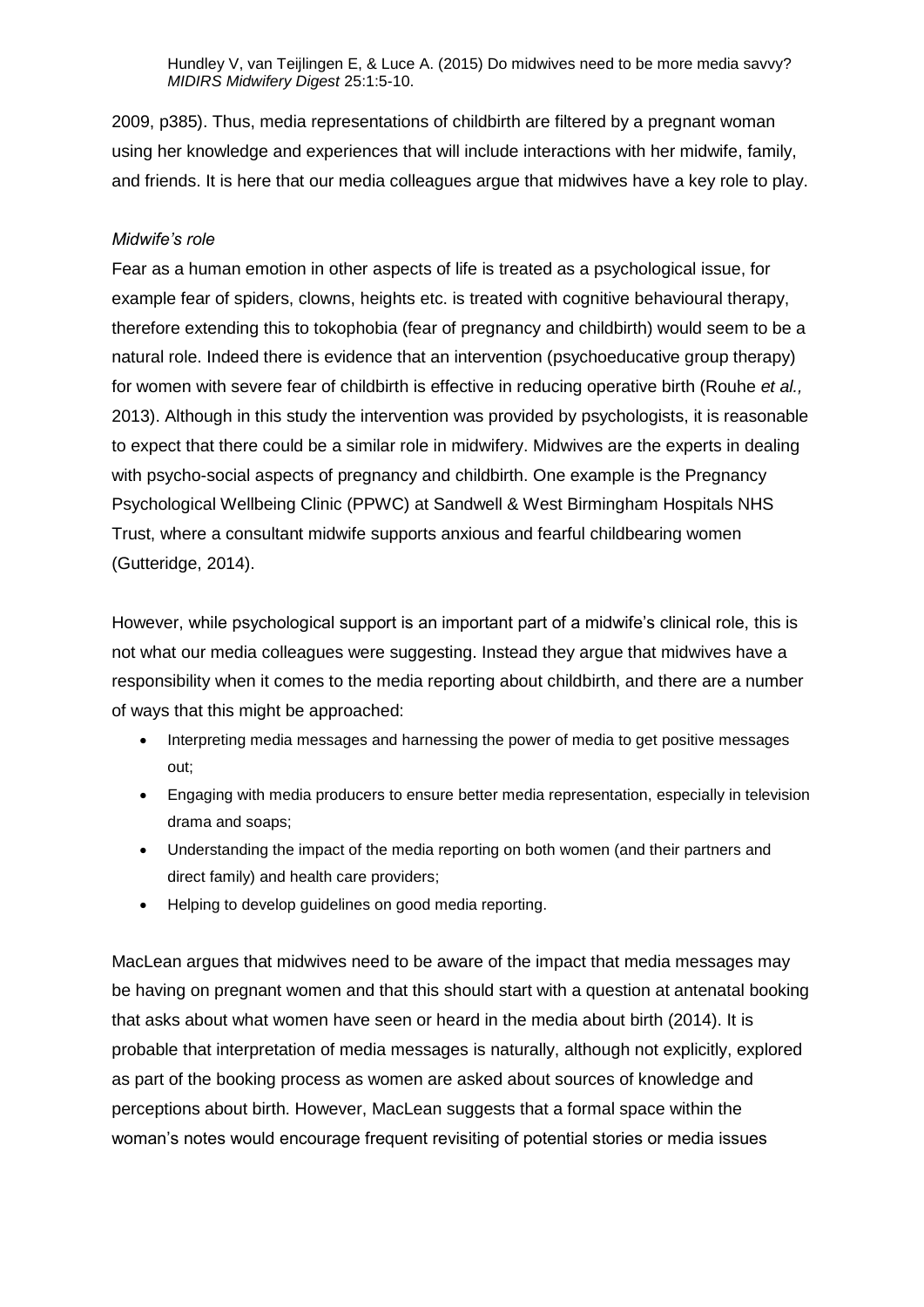during pregnancy. This would enable misrepresentations to be corrected and anxieties to be relieved as they arise.

However, it would be better if such misrepresentations could be addressed and more balanced reporting encouraged within the media. Could midwives harness the media to ensure that positive messages about birth reach a wider audience? If this is to happen then midwives must first educate themselves about the production processes of the media. Understanding how newspapers and magazines operate, and what television producers need for good storylines, is critical if midwives want to make headway in the media industry. For instance, newspaper and magazine reporters need a good angle or hook, something to draw the reader in. When it comes to television, however, it's all about the visuals. Television cannot operate without pictures. For a story or drama on radio, it's all about sound. Even this basic understanding of what those in the media industry need to do their jobs can help midwives harness the media and ensure that positive messages about birth reach wider audiences.

Advocates and campaigners are increasingly recognising that working with journalists and harnessing the media is a powerful way of raising awareness of health related messages. Examples include cancer awareness months, where human interest stories are used to raise public awareness and to present symptoms to a wider audience in order to facilitate earlier detection (Konfortion *et al.,* 2014). As we have seen such stories, particularly where they are high profile, can lead to an increased uptake of screening and attendance for preventative services (MacArthur *et al.*, 2011; Lancucki *et al.,* 2012). Others have suggested that effective health promotion requires a move towards more modern forms of media such as social media (Norman, 2012). Indeed, Byrom and Byrom (2014) contend that midwives need to engage with social media in order to connect with a wider population of future maternity service users. The majority of maternity service users are still by definition 'young' being of childbearing age and therefore have grown up in the digital age Doe (2014) agrees identifying social media as a way of improving communication with hard to groups and vulnerable women who are less likely to attend for antenatal care. McCrea, a tutor for the NHS Leadership Academy, states that "Social Media is no longer 'a nice to have' option for the NHS" (2014a). He argues that NHS organisations and service providers need to use social media to engage and communicate with service users. He highlights that organisations that fail to do this miss the opportunity to challenge misinformation and allow others to define them, not always in the best light (McCrea, 2014b).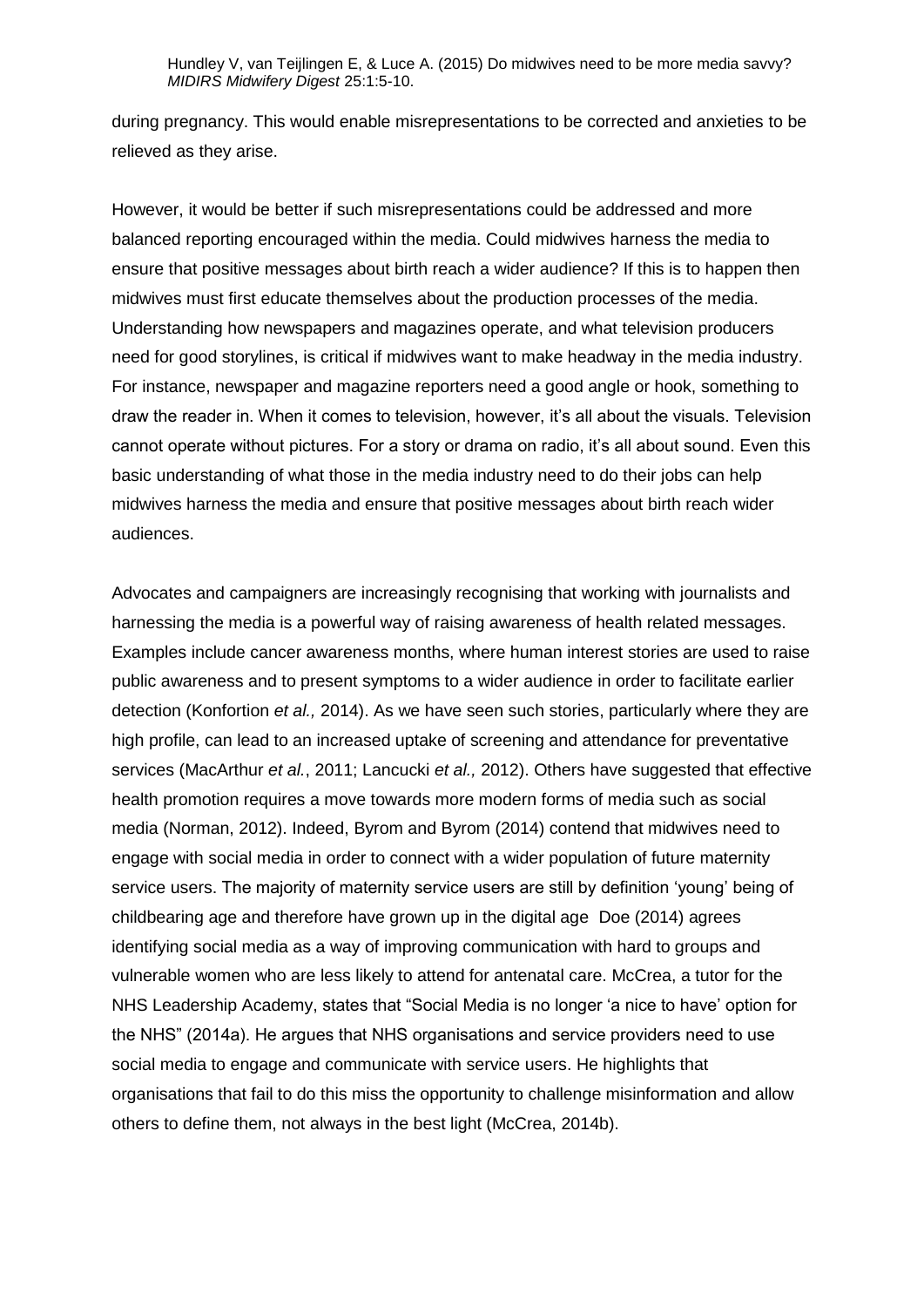However, getting positive health messages out is only half of the problem. There is a need to address the misrepresentations of birth that appear in current popular culture and replace them with more positive portrayals. Our research found that birth as currently portrayed by the media is dramatic and dangerous, normal birth is something that is missing from the everyday narrative (Luce *et al*., 2015). Thus the question is whether it would be possible to engage with media producers to develop more accurate representations of childbirth within popular culture, which in turn might facilitate greater uptake of normal birth pathways.

Changing health-related behaviour through television soap operas has been advocated by Verma *et al*, who suggest that: "Popular television serials offer the chance to portray "healthy" behaviours as normal, and so help change attitudes and shape behavioural norms among the viewing public" (2007, p575). However, such behaviours tend to be those commonly seen in society, such as alcohol related behaviours. As such getting messages out about drinking alcohol during pregnancy is likely to be acceptable to media producers. The issue that midwives will face here has to do more with how the populace at large is persuaded, rather than how media producers engage with a different discourse of childbirth. According to Perloff (2003), persuasion is a symbolic process, meaning it does not happen automatically; it takes time and actively involves the recipient of the message. This requires action from both parties involved: midwives must intend to influence what a pregnant woman thinks and change that behaviour, while the pregnant woman must also be willing to change her mind. If midwives are to engage media producers in this level of persuasion, they must first persuade the producers, who in turn will try and persuade pregnant viewers. Fundamentally, however, Perloff (2003) points out that persuasion requires free choice: "you have to be free to alter your own behaviour; you have to choose to alter your opinions" (p8).

It is suggested that 'telenovelas' have been a successful method of harnessing the mass media to influence reproductive behaviour in Latin American countries because of the way in which they reinforce the idealisation of the family unit (Basten, 2009). Getting messages out about the birth process may be more difficult. Birth, much like death, gradually disappeared from view during the twentieth century as these events became private affairs that increasingly took place behind closed hospital doors, out of sight of modern society. Although mass media has brought these events back into public viewing, Walter argues that death as portrayed in twenty-first century mass media is not those ordinary deaths of ordinary people (2009). Thus Jade Goody's death caught public interest because it was shocking, emotional, and Jade herself enjoyed shocking viewers with her directness. Our review of the media surrounding birth shows a fascination with the dramatic and unexpected (Luce *et al*., 2015). So just how feasible would it be to introduce normal birth into an everyday soap opera? We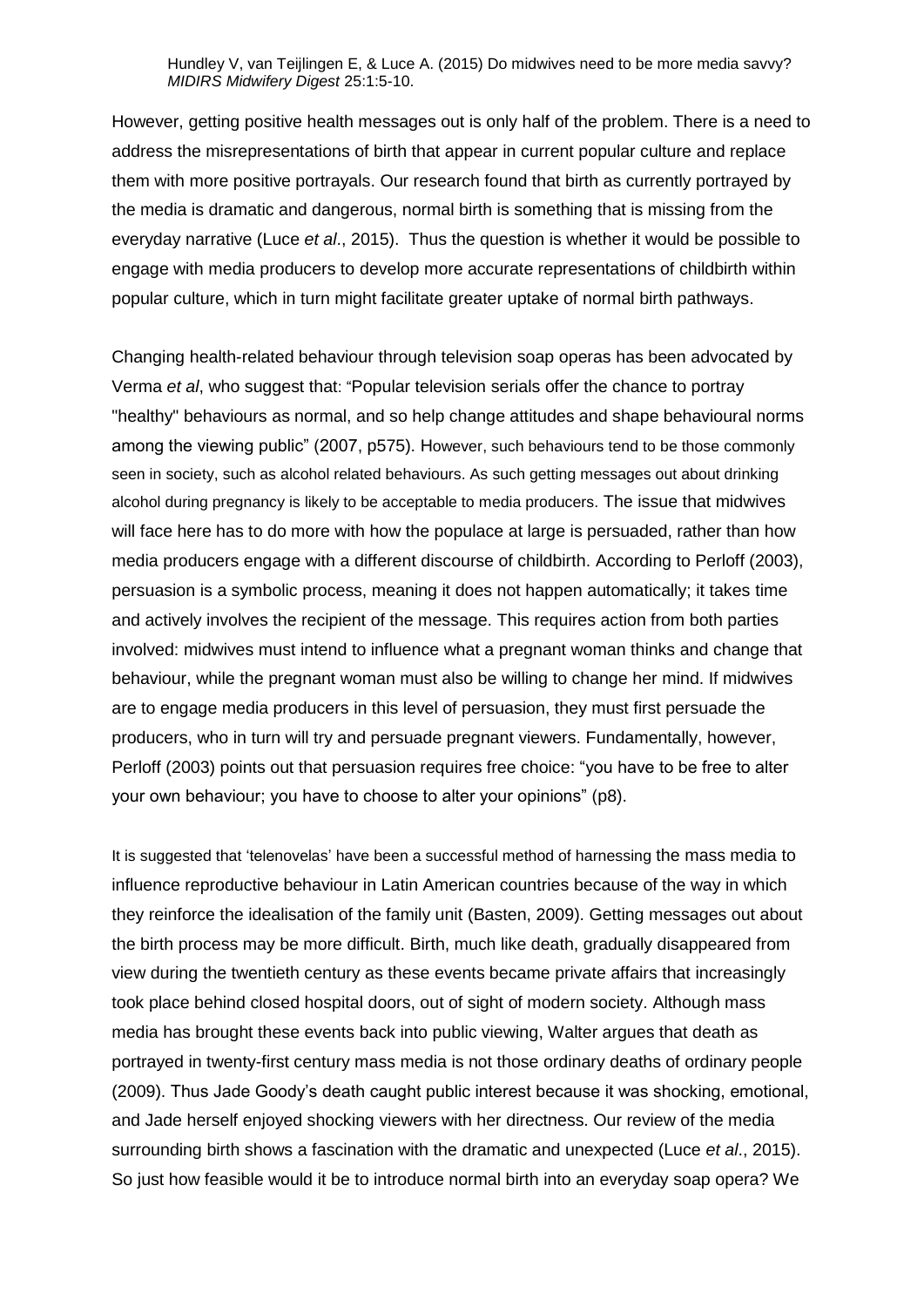believe that it could be possible, but would require midwives to play an active role in educating the 'everyday' person, including media workers (who more likely than not are middle-aged white men) about the options for childbirth. It also means taking into consideration rules and regulations enforced by the Independent Press Standards Organisation and OFCOM, here in the UK. We propose that to achieve this further collaborative work is needed to bring together midwives and media producers to explore possibilities and identify ways forward.

A key role for midwifery is in conducting research to explore the impact of media representations of birth on women and health professionals. Our review found mostly descriptive studies reporting current depictions of birth and media practice, we found no studies that explored **how** these representations or portrayals are perceived, understood, interpreted or used by viewers (Luce *et al.,* 2015). It is important to know whether television portrayals do change women's understanding of birth and if they increase fear. Identifying media influences in relation to birth could have implications for maternity care provision and is an important first step in designing society based interventions and enhancing communal well-being.

This information would also be valuable in drawing up guidelines on responsible reporting with regard to childbirth. Examples exist with regard to responsible reporting on suicide, where there is an obligation on media professionals to exercise caution in reporting (WHO and IASP, 2008). Internationally organisations such as the National Eating Disorders Association (NEDA) have developed guidelines for responsible reporting (NEDA, n.d.). If media reporting of birth is shown to increase fear in childbirth then there is an obligation to inform media professionals of the impact and midwives would be ideally placed to do this.

The question of whether the media is responsible for raising fear in childbirth is a complex one and research in this area to date has been limited. It is tempting to point the finger of blame at our media colleagues, but perhaps it is time to work with them to change the narrative around birth and promote a more normal portrayal in popular culture.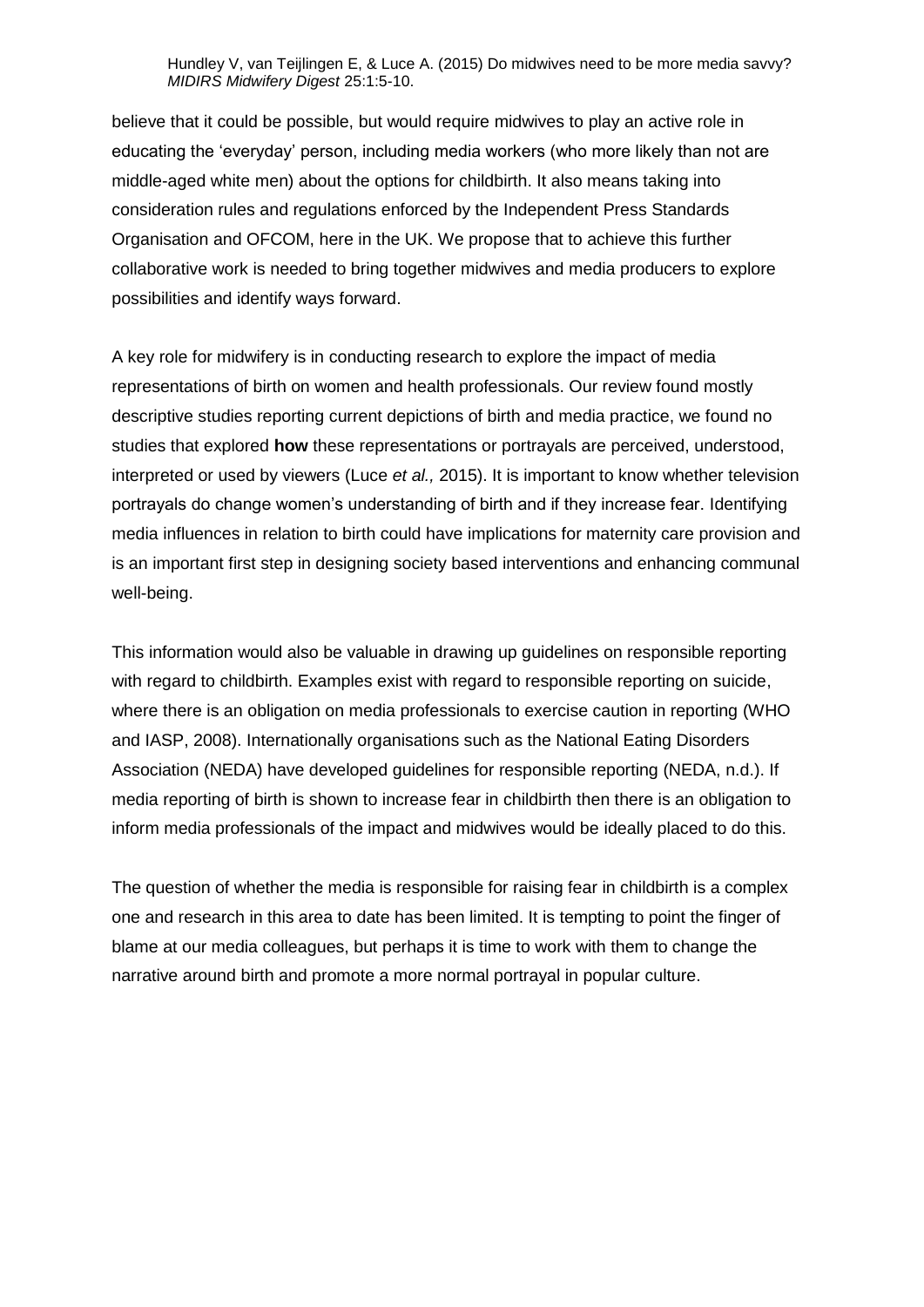# **References**

Allan S (2004) *News Culture*. Buckingham: Open University Press.

Ashdown G.G. (1994) Whither the Press: The Fourth Estate and the Journalism of Blame. *William & Mary Bill of Rights Journal* **3**(2): 681-703.

Barnett C, Hundley V, Cheyne H, Kane F (2008). "Not in labour" – the impact of being sent home in the latent phase. *British Journal of Midwifery* 16 (3): 144-153.

Basten S (2009) Mass media and reproductive behaviour: serial narratives, soap operas and telenovelas. The Future of Human Reproduction: Working Paper #7. *St. John's College, Oxford & Vienna Institute of Demography.* 

[https://www.sjc.ox.ac.uk/3170/WP50%20Mass%20media%20and%20reproductive%20beha](https://www.sjc.ox.ac.uk/3170/WP50%20Mass%20media%20and%20reproductive%20behaviour.pdf.download) [viour.pdf.download](https://www.sjc.ox.ac.uk/3170/WP50%20Mass%20media%20and%20reproductive%20behaviour.pdf.download)

Byrom S and Byrom A (2014) Social media: connecting women and midwives globally. MIDIRS, 24:2: 141-149.

Cheng YW, Shaffer BL, Bryant AS, Caughey AB (2010) Length of the first stage of labor and associated perinatal outcomes in nulliparous women. *Journal of Obstetrics and Gynecology* 116 (5): 1127-1135.

Cheyne H, Terry R, Niven C, Dowding D, Hundley V et al. (2007) Should I come in now?' A qualitative

investigation of how women's experiences in early labour influence their decision of when to go to hospital. *British Journal of Midwifery* 15 (10): 604-626.

Clement S (1997). Childbirth on television. *British Journal of Midwifery* 5(1): 37-42.

Declercq ER, *et al.* (2006) *Listening to Mothers II: Report of the Second National US Survey of Women's Childbearing Experiences.* New York: Childbirth Connection.

Doe H (2014) A social media debate: engaging supervisors of midwives with vulnerable adults. *MIDIRS Midwifery Digest* 24:3: 281-285

Faisal I, Matinnia N, Hejar AR, and Khodakarami Z (2014) Why do primigravidae request caesarean section in a normal pregnancy? A qualitative study in Iran. *Midwifery* 30:2:227- 233

Gutteridge K (2014) Q&A Interview: Katherine Gutteridge. *MIDIRS*, [http://www.midirs.org/qa](http://www.midirs.org/qa-interview-kathryn-gutteridge/)[interview-kathryn-gutteridge/](http://www.midirs.org/qa-interview-kathryn-gutteridge/)

Haines HM, Rubertsson C, Pallant JF, and Hildingsson I (2012) The influence of women's fear, attitudes and beliefs of childbirth on mode and experience of birth. *BMC Pregnancy and Childbirth* **12**:55 doi:10.1186/1471-2393-12-55

Halloran JD (2009). *On the Social Effects of Television*. In Thornam S et al. (Eds). A Media Studies Reader. Edinburgh: Edinburgh University Press.

Holmes P, Oppenheimer LW, Wen SW. (2001) The relationship between cervical dilatation at initial presentation in labour and subsequent intervention. *British Journal of Obstetrics and Gynaecology*. 108: 1120-1124.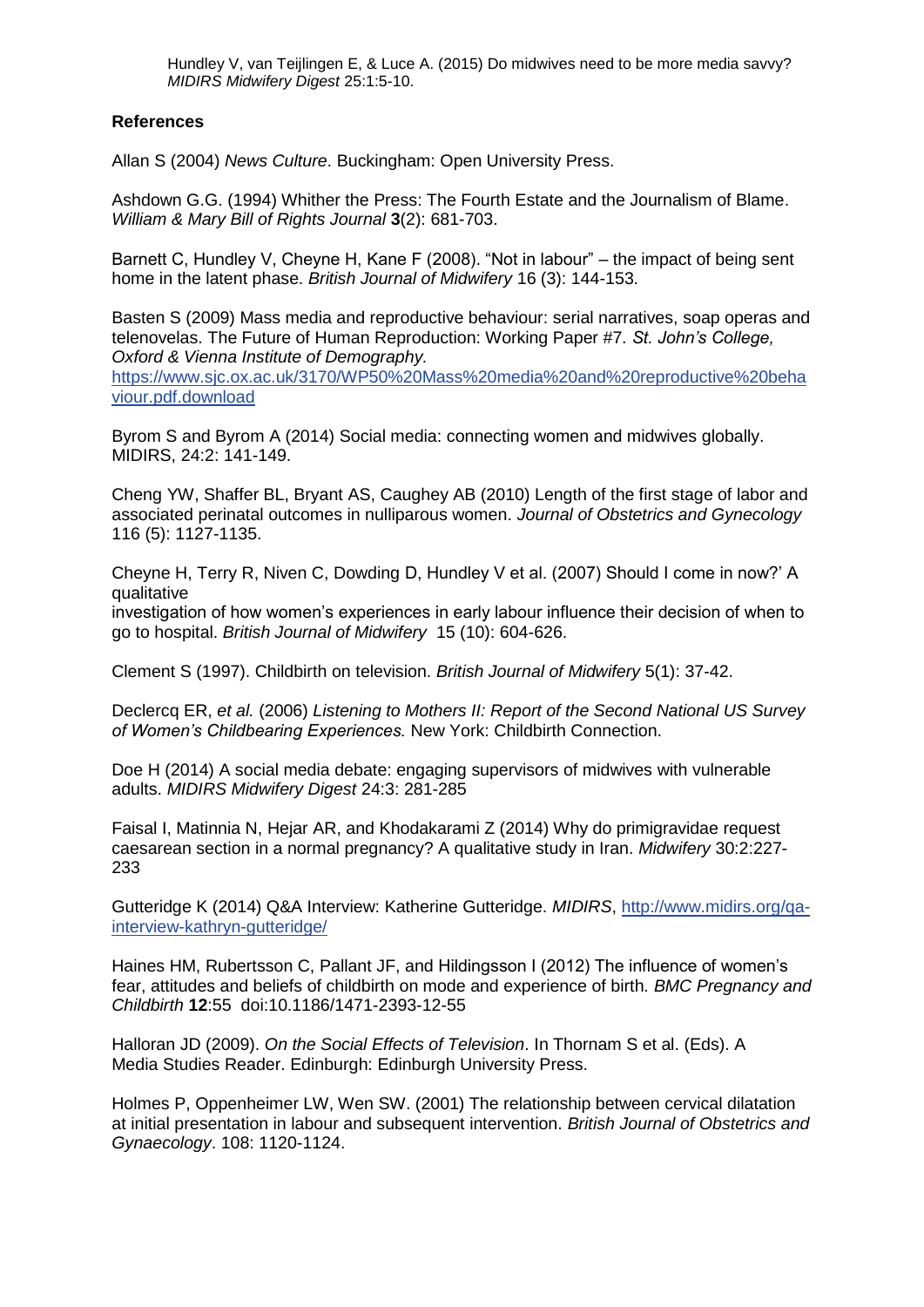Jackson DJ, Lang JM, Ecker J, Swartz WH, Heeren T (2003) Impact of collaborative management and early admission in labour on method of delivery. *Journal of Obstetric and Gynecologic and Neonatal Nursing*. 32: 147-57.

Klein MC, Kelly A, Kaczorowski J, Grzybowski S (2004) The effect of family physician timing of maternal admission on procedures in labour and maternal and infant morbidity. *Journal of Obstetrics and Gynaecology Canada* 26 (7): 641-645

Konfortion J, Jack RH, Davies EA. (2014) Coverage of common cancer types in UK national newspapers: a content analysis. *BMJ Open* 4:e004677. doi:10.1136/bmjopen-2013-004677

Lacey N (2002) *Media, Institutions and Audiences; Key Concepts in Media Studies*. London: Palgrave Macmillan.

Lancucki L, Sasieni P, Patnick J, Day TJ and Vessey MP (2012) The impact of Jade Goody's diagnosis and death on the NHS Cervical Screening Programme. *J Med Screen* 19: 89–93

Laursen M, Johansen C,and Hedegaard M (2009) Fear of childbirth and risk for birth complications in nulliparous women in the Danish National Birth Cohort. *BJOG* 116(10): 1350-1355.

Luce A, Cash M, Hundley V, Cheyne H, van Teijlingen and Angell C (2015) Pregnancy and childbirth in the media: does it matter how childbirth is portrayed? *BMC Pregnancy and Childbirth (under review)*

MacArthur GJ, Wright M, Beer H and Paranjothy S (2011) Impact of media reporting of cervical cancer in a UK celebrity on a population-based cervical screening programme. *J Med Screen* 18(4): 204-9.

MacKenzie Bryers H, van Teijlingen E (2010) Risk, Theory, Social & Medical Models: a critical analysis of the concept of risk in maternity care. *Midwifery* 26(5): 488-96.

McCourt C, Weaver J, Stratham H, Beake S, Gamble J, and Creedy DK (2007) Elective Cesarean Section and Decision Making: A Critical Review of the Literature. *Birth* 34:1: 65- 79.

McCrea JB (2014a) How NHS organisations should use social media. *The Guardian* December 18, 2014.

McCrea JB (2014b) *On the brink of SoMething special? The first comprehensive analysis of Social Media in the NHS*. December 2014. Available from: [http://jbmccrea.com/wordpress/wp-content/uploads/2014/12/State-of-Social-Media-in-the-](http://jbmccrea.com/wordpress/wp-content/uploads/2014/12/State-of-Social-Media-in-the-NHS.pdf)[NHS.pdf](http://jbmccrea.com/wordpress/wp-content/uploads/2014/12/State-of-Social-Media-in-the-NHS.pdf)

McNair B (2009) *News and Journalism in the UK*. Oxon: Routledge.

National Eating Disorders Association (NEDA) (n.d.) *Tips for Responsible Media Coverage*. <http://www.nationaleatingdisorders.org/tips-responsible-media-coverage>

Norman CD (2012) Social media and health promotion. *Global Health Promotion*.19:4: 3-6.